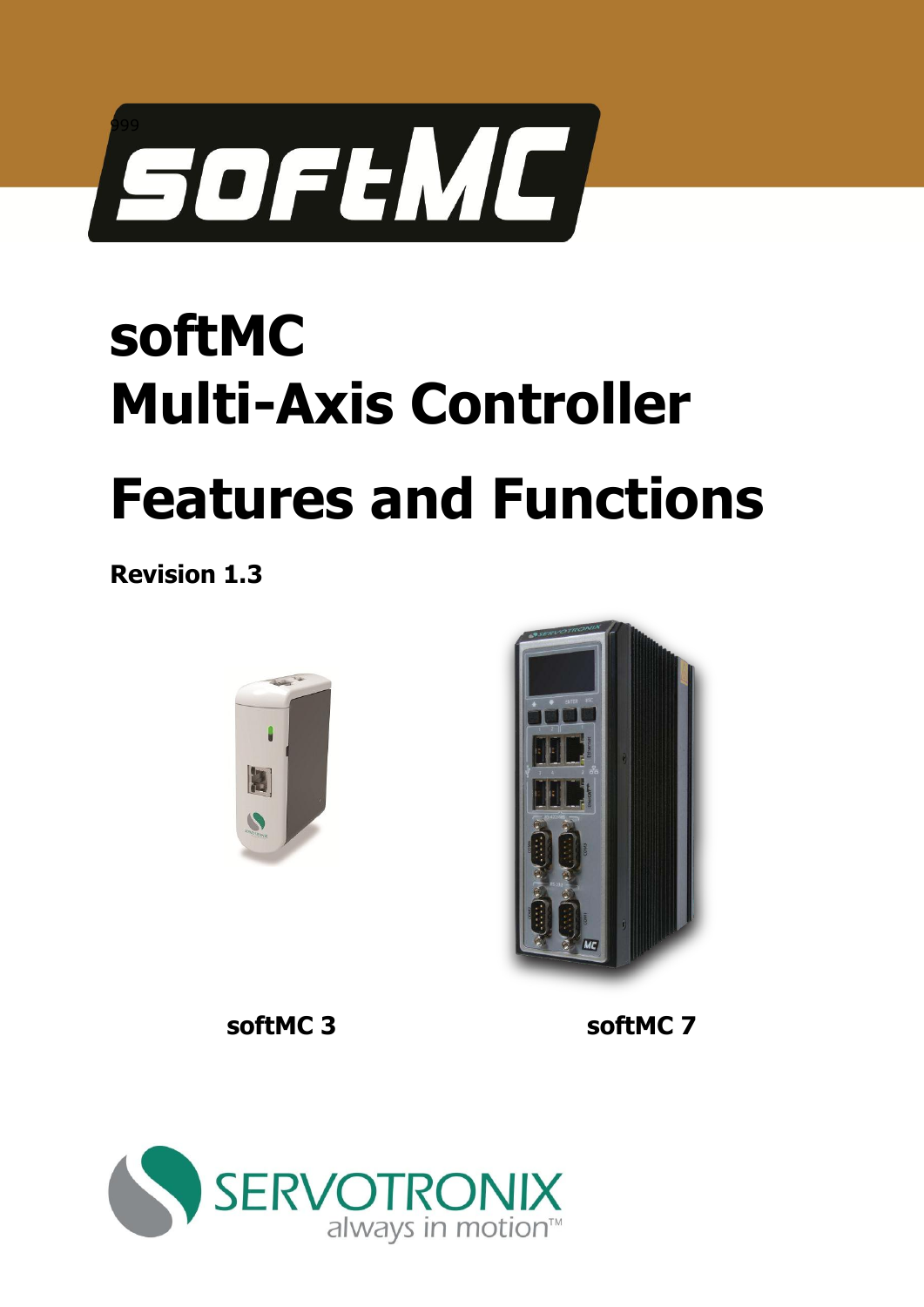#### **Revision History**

| Doc. Rev. Date |                        | <b>Remarks</b>                                |
|----------------|------------------------|-----------------------------------------------|
| 1.3            |                        | Aug.2017   Add softMC 3, update EtherCAT rate |
| 1.2            |                        | Dec. 2014   Introduction update               |
| 1.1            | $Dec.2014$   Revisions |                                               |
| 1.0            |                        | Dec. 2014   Initial publication               |

### **Copyright Notice**

© 2017 Servotronix Motion Control Ltd.

All rights reserved. No part of this work may be reproduced or transmitted in any form or by any means without prior written permission of Servotronix.

#### **Disclaimer**

This product documentation was accurate and reliable at the time of its release. Servotronix Motion Control Ltd. reserves the right to change the specifications of the product described in this manual without notice at any time.

#### **Trademarks**

All marks in this manual are the property of their respective owners.

#### **Contact Information**

Servotronix Motion Control Ltd. 21C Yagia Kapayim Street Petach Tikva 49130, Israel

Tel: +972 (3) 927 3800 Fax: +972 (3) 922 8075

Website: [www.servotronix.com](http://www.servotronix.com/) 

#### **Technical Support**

If you need assistance with the installation and configuration of the softMC drive, contact Servotronix technical support: [tech.support@servotronix.com](mailto:tech.support@servotronix.com)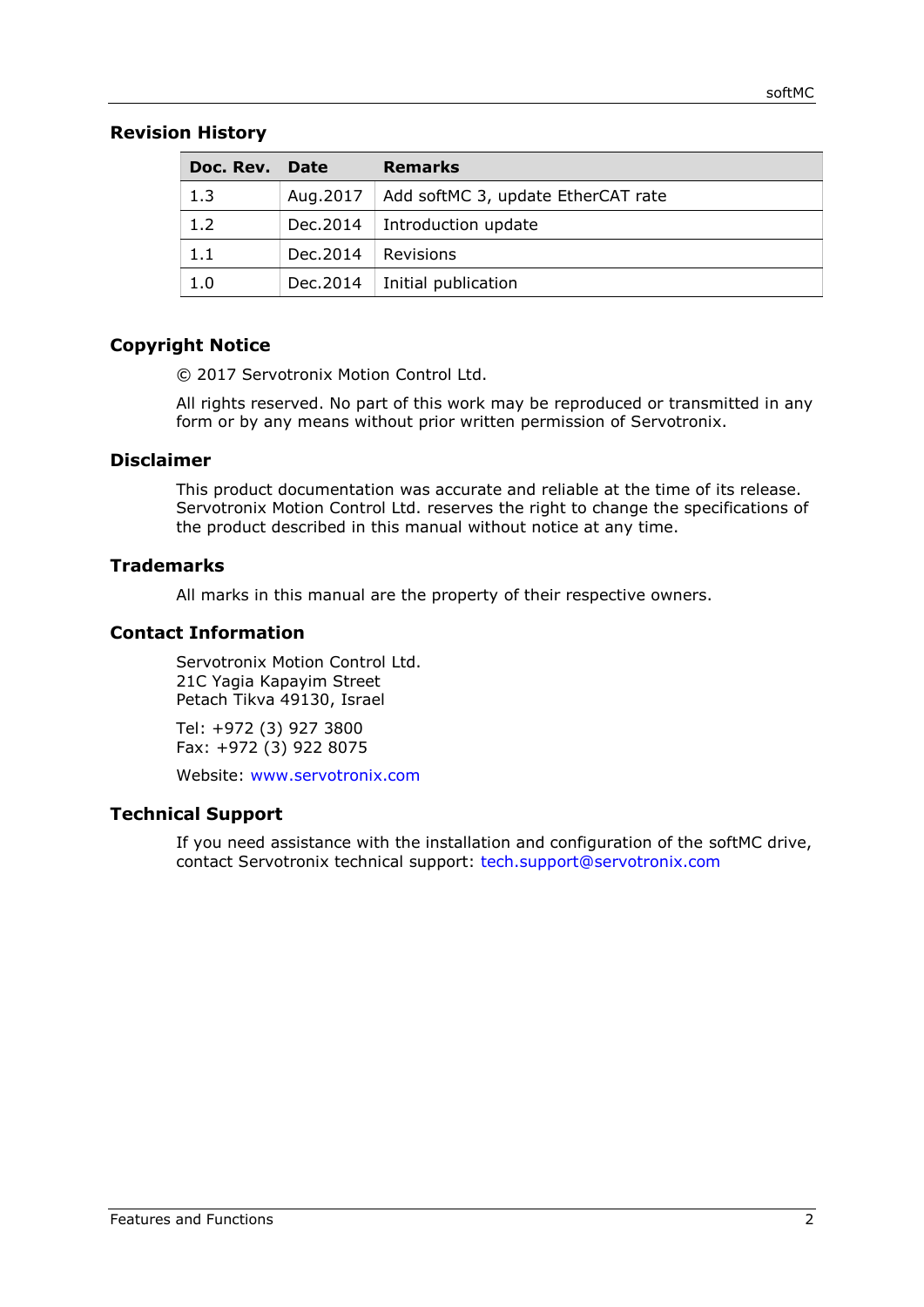## **Contents**

| Servotronix's Complete Motion System - from Controller to Encoder 4 |  |
|---------------------------------------------------------------------|--|
|                                                                     |  |
|                                                                     |  |
|                                                                     |  |
|                                                                     |  |
|                                                                     |  |
|                                                                     |  |
|                                                                     |  |
|                                                                     |  |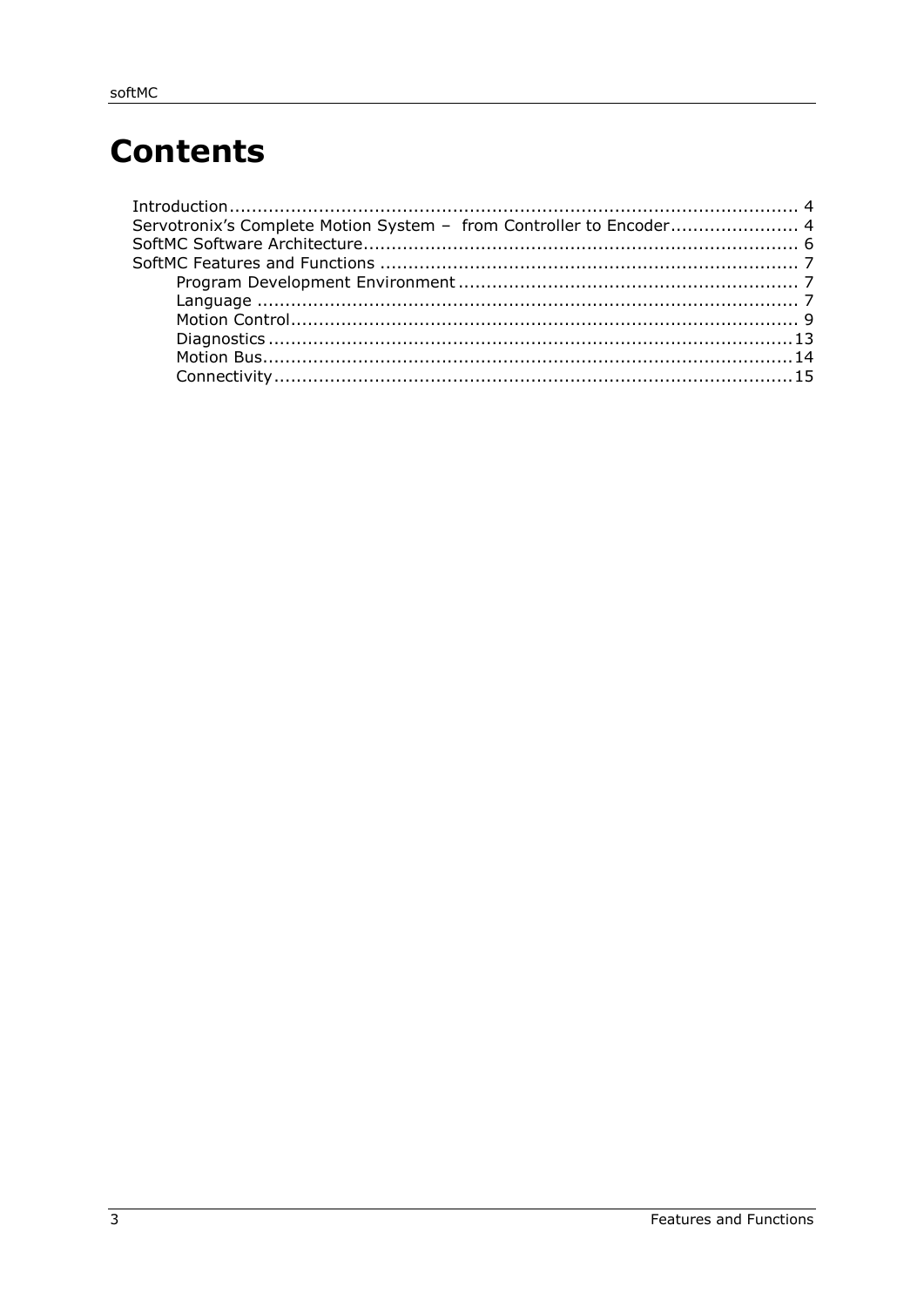## <span id="page-3-0"></span>**Introduction**

The softMC is a multi-axis motion control software and hardware package that provides extensive programming capabilities for a variety of automation and robotic applications.

Operated by Linux, with real-time extensions, the softMC runs on a qualified industrial PC, providing an open and modular machine control environment. Its rich programming language allows complete flexibility to create motion programs, with support for pre-emptive multi-tasking and asynchronous event response.

Extensive motion Cartesian and robotics functionalities support standard mechanics and robot types such as XY, XYZ, DELTA, PUMA, SCARA, palletizing cooperate as well as other non-standard robotic kinematics.

This document describes the features and functions of the softMC motion controller, organized according to the various categories of controller functionality.

## <span id="page-3-1"></span>**Servotronix's Complete Motion System – from Controller to Encoder**

The softMC is designed to integrate with Servotronix's servo and stepper drivemotor systems to provide a complete motion solution in a cost effective package:

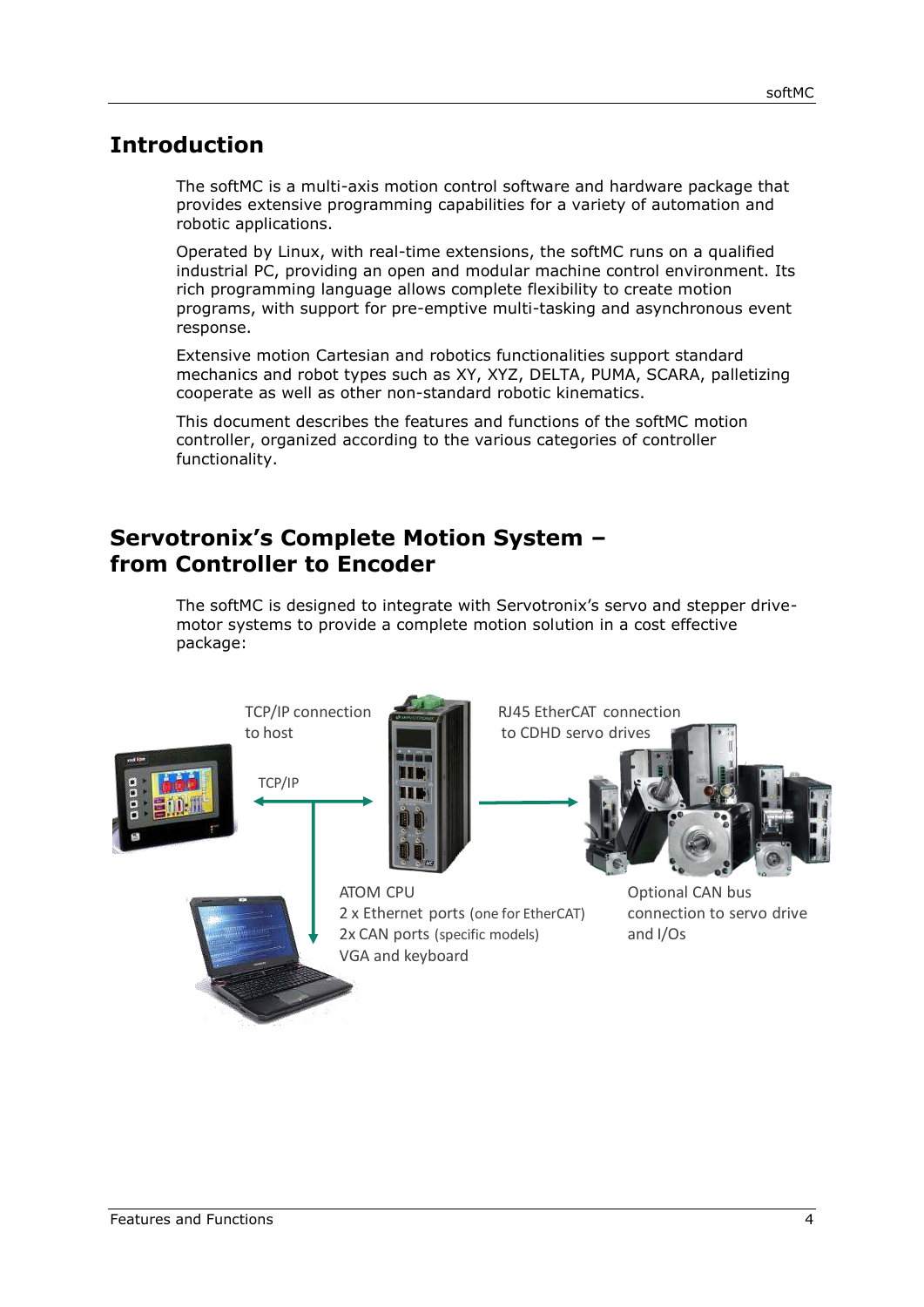#### softMC



Note: we use same firmware for softMC 7 and softMC 3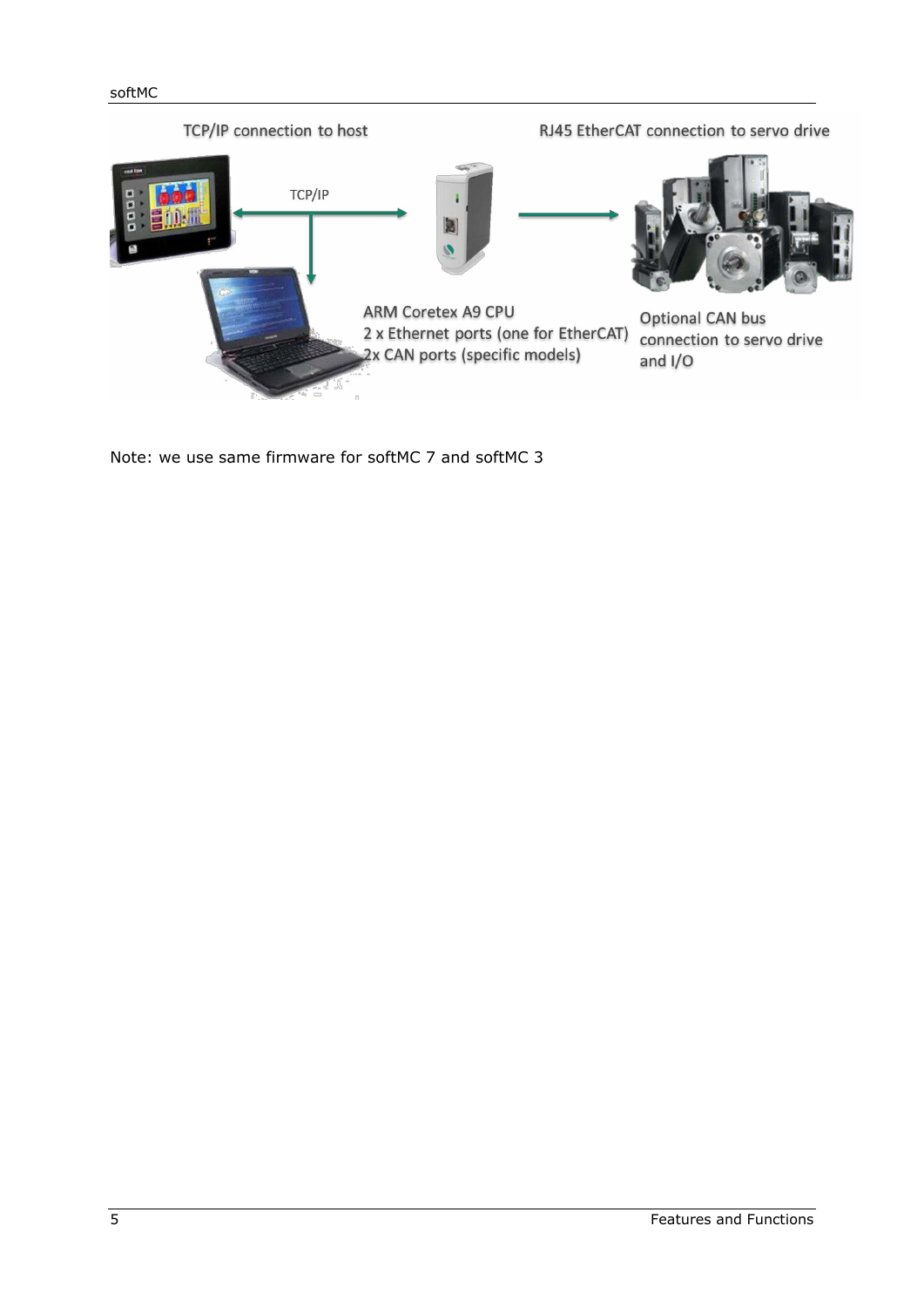## <span id="page-5-0"></span>**SoftMC Software Architecture**

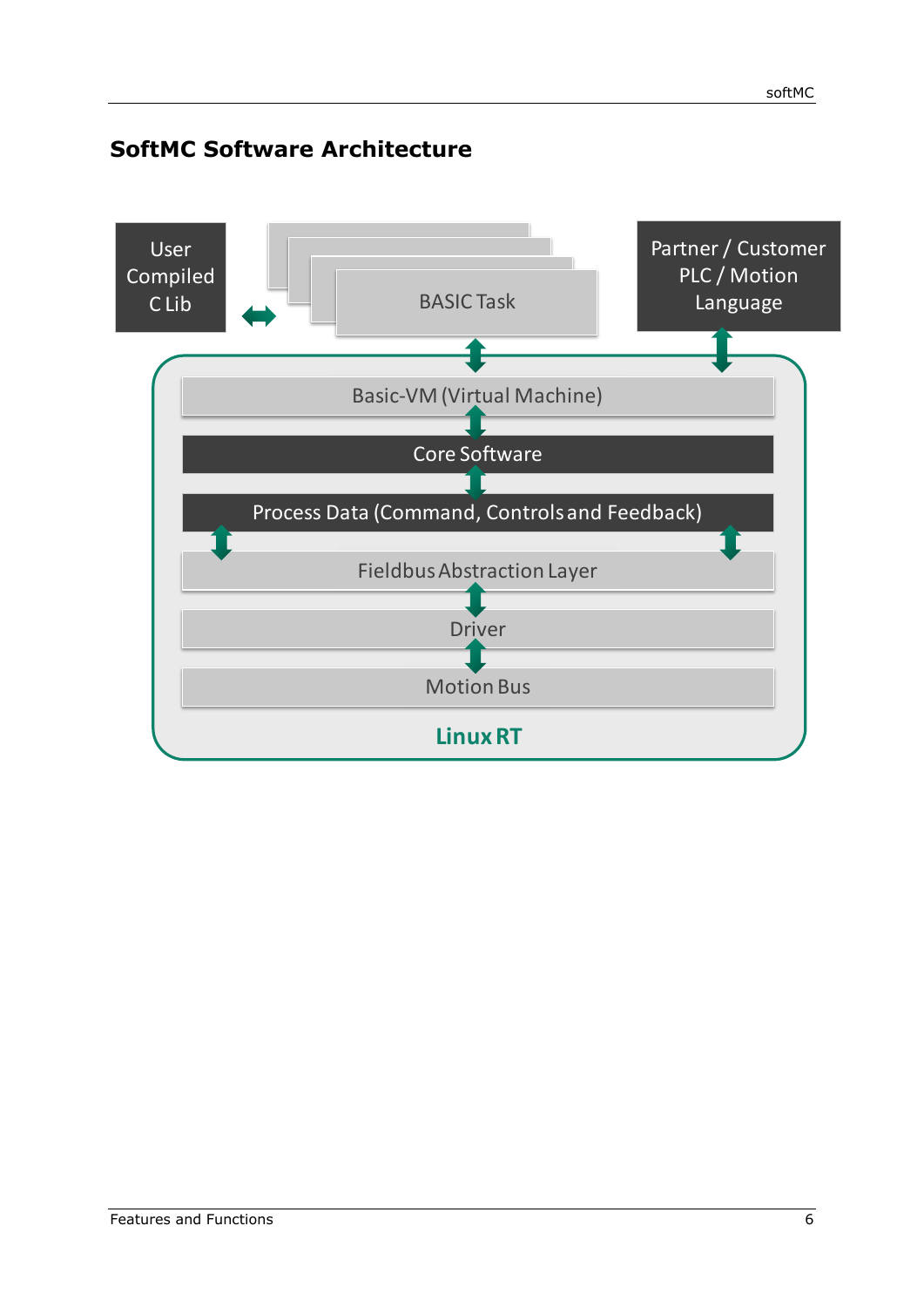## <span id="page-6-0"></span>**SoftMC Features and Functions**

## <span id="page-6-1"></span>**Program Development Environment**

| <b>Integrated</b>           | <b>ControlStudio</b>                 |
|-----------------------------|--------------------------------------|
| <b>Development</b>          | ■ Windows-based text editing program |
| <b>Environment</b><br>(IDE) | ■ All programs are plain ASCII files |
|                             | $\blacksquare$ Free of charge        |



## <span id="page-6-2"></span>**Language**

| <b>MC-Basic</b>     | Based on standard Microsoft Basic, and extended for sophisticated<br>motion control                                                                                                                                                                                                                                            |
|---------------------|--------------------------------------------------------------------------------------------------------------------------------------------------------------------------------------------------------------------------------------------------------------------------------------------------------------------------------|
| <b>Flow Control</b> | ■ Conditional statements<br>Standard If-Then-Else and Select-Case structures<br>Loops<br>For, While and Until constructs<br>Mathematical<br>Full support of all rational and trigonometric functions<br>Array handling<br>$\blacksquare$<br>Multi-dimensional arrays (matrices)<br>Built-in protection of index over-under run |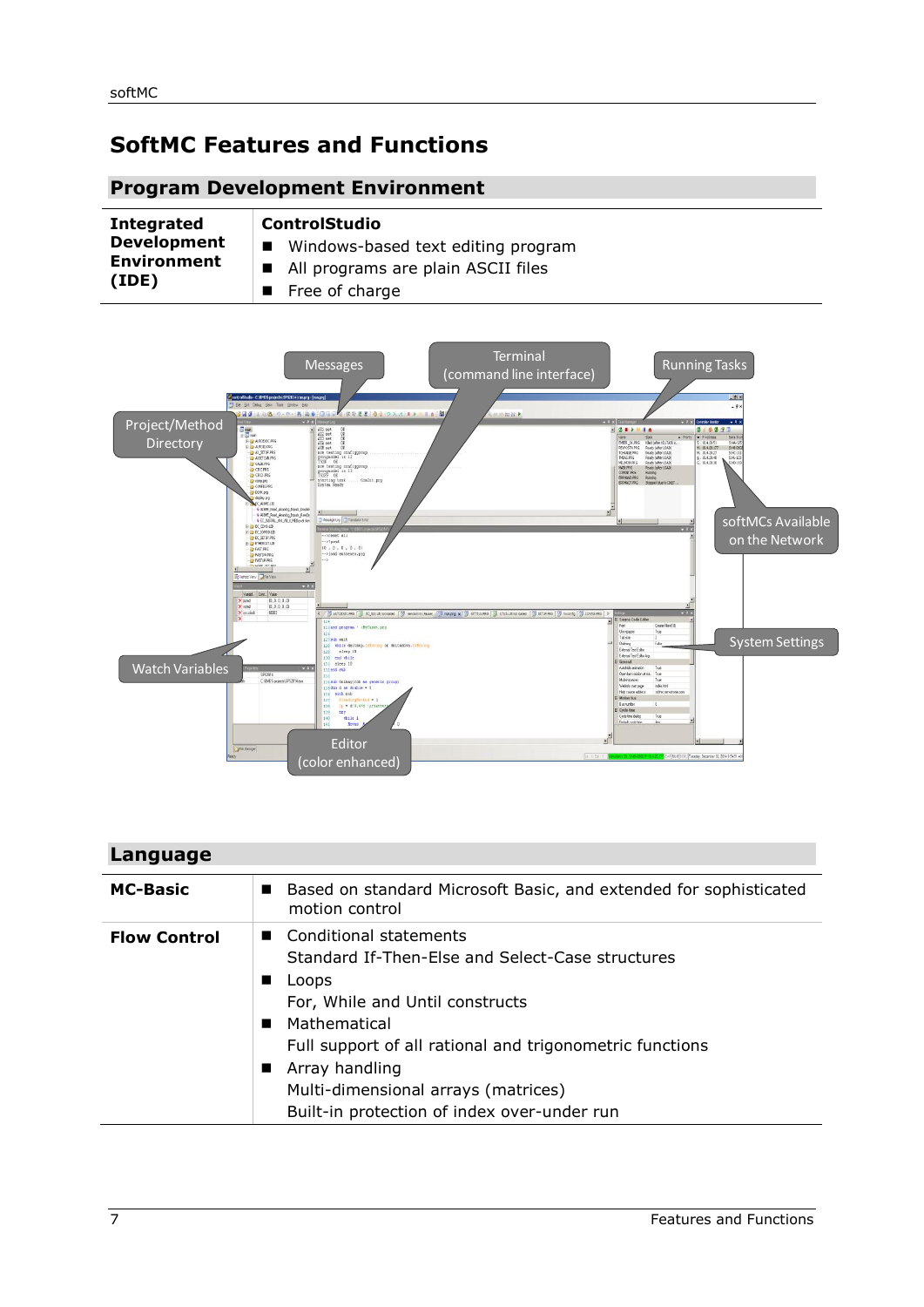| <b>Functions and</b><br><b>Subroutines</b> | Argument passing<br>ш<br>By value<br>By reference<br>Recursion<br>Global and local functions                                                                                                                                                                                          |
|--------------------------------------------|---------------------------------------------------------------------------------------------------------------------------------------------------------------------------------------------------------------------------------------------------------------------------------------|
| <b>Data Types</b>                          | Standard data types:<br>■<br>Integers (32-bit)<br>Double<br><b>Structures</b><br>Dynamic strings (unlimited size, UTF-8)<br>Specialized data types:<br>Axes<br>Groups<br>Points (robotics)<br>Cam tables<br><b>PLS</b><br>Compensation tables                                         |
| <b>Built-in</b><br><b>Functions</b>        | Trigonometric and rational math functions<br>■<br>Logic operations (bitwise and integer)<br>■<br>Frame operations (robotics)<br>ш<br>Direct and inverse kinematics as math functions<br>ш                                                                                             |
| <b>Libraries</b>                           | Local libraries<br>Functions and subroutines used only in selected tasks<br>Global libraries<br>Functions and subroutines used throughout the system as an<br>extension of the language                                                                                               |
| <b>Error Handling</b>                      | Inline error handling<br>Catch and throw<br>User defined errors and notes<br>Permanent error history, with time and date of each error<br>ш<br>System error handler<br>Local error handler<br>ш                                                                                       |
| <b>Event Handling</b>                      | Real-time system events as user-defined program interrupts<br>ш<br>Selectable priority level<br>■                                                                                                                                                                                     |
| <b>Multitasking</b>                        | Up to 256 different tasks<br>■<br>16 priority levels in preemptive, round-robin scheduling<br>■<br>Multiple instances of same programs as different running tasks<br>■<br>Starting, stopping and idling a task from another tasks<br>■<br>Semaphores for multitask manipulations<br>■ |
| <b>Extensions</b>                          | C/C++ externally compiled modules can be combined within<br>ш<br><b>MC-Basic written tasks</b>                                                                                                                                                                                        |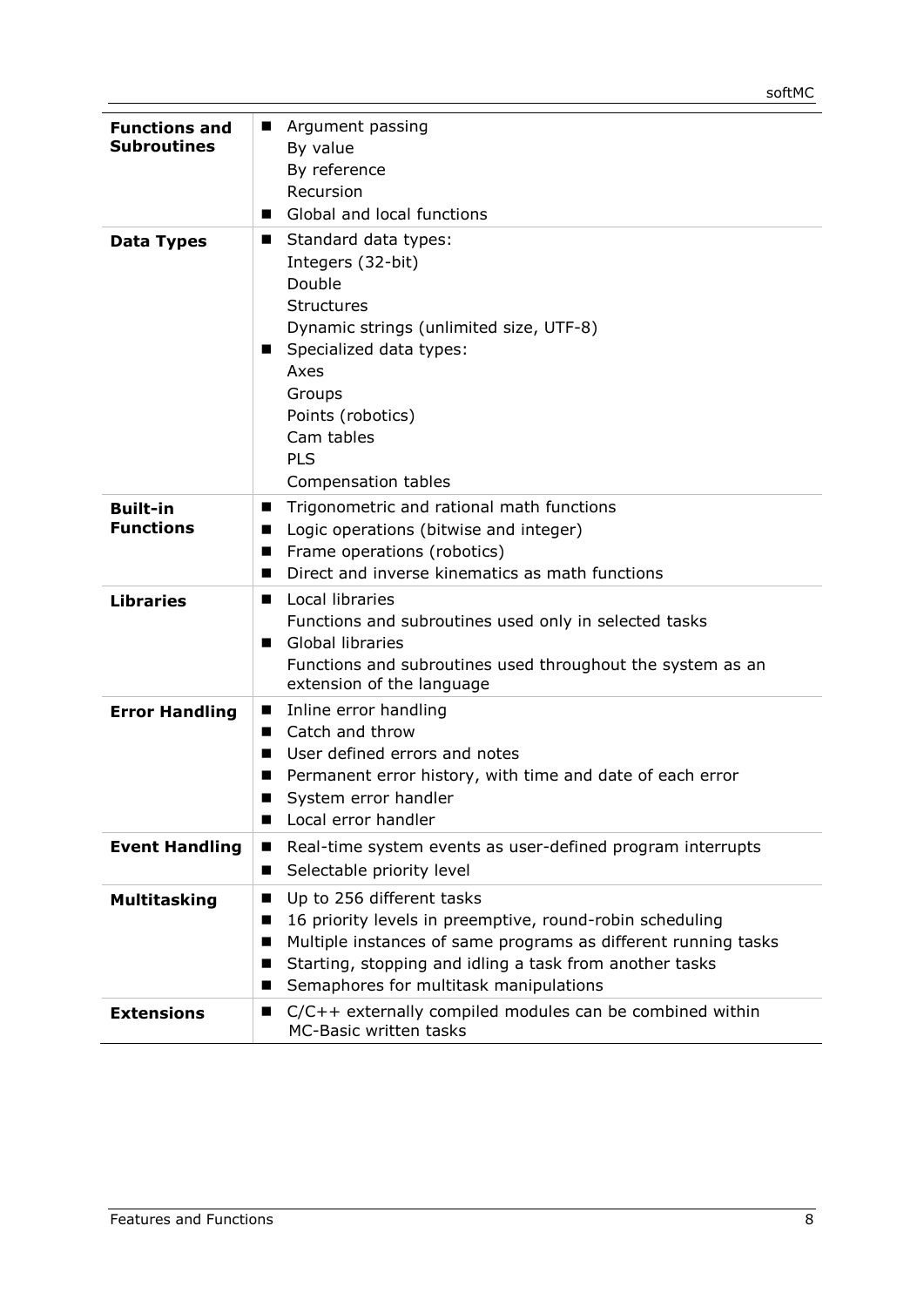softMC

<span id="page-8-0"></span>

| <b>Motion Control</b>         |                                                                                                                                                                                                                                                                                                                                                                                                                                                                                                                                                                                                                                                                                                                                                                                                                                                                                                                                                                                                                                                                                                                             |
|-------------------------------|-----------------------------------------------------------------------------------------------------------------------------------------------------------------------------------------------------------------------------------------------------------------------------------------------------------------------------------------------------------------------------------------------------------------------------------------------------------------------------------------------------------------------------------------------------------------------------------------------------------------------------------------------------------------------------------------------------------------------------------------------------------------------------------------------------------------------------------------------------------------------------------------------------------------------------------------------------------------------------------------------------------------------------------------------------------------------------------------------------------------------------|
| <b>Interpolation</b>          | ■ Multi-axis interpolation<br>System supports up to 64 axes<br>Axes can be configured to work together as a group<br>Groups of 2 or more axes can be interpolated together<br>Some axes can be simulated (to serve as a virtual master) while<br>others are actual<br>■ Single axis<br>Move - point to point motion<br>Jog - endless constant velocity motion<br>Groups<br>Move - multi-axis synchronized point to point move with cruise<br>velocity<br>Circle – circular or helical motion of 2-axis or 3-axis groups<br>Motion start<br>Interrupting current motion (on-the-fly changes)<br>Waiting for motion to be settled<br>Waiting for motion to end<br><b>Motion Profiles</b><br>Trapezoidal velocity<br>Sine acceleration<br>Trapezoidal acceleration<br>■ On-the-fly changes of velocity<br>Velocity of an axis, group or system can be reduced or increased<br>online<br>Stop/Proceed functionality<br>Axis/group can be stopped and the stopped motion can be<br>reconstructed using Proceed command capabilities<br>Attachment mechanism provides exclusive control of one task<br>ш<br>over an axis or group |
| <b>Camming and</b><br>Gearing | Up to 65536 cam tables<br>■<br>Interpolation<br>■<br>Linear interpolation<br>5-degree polynomial<br>■ Linkage<br>Cam tables can be linked together as a double-linked tree<br>Cyclic cams<br>ш<br>Defined number of cycles<br>Unlimited number of cycle<br>Absolute cams<br>■<br>Cam master offset<br>Camming/gearing sources<br>Another axis position command<br>Any axis position feedback<br>Any axis external position sources (if supported by the drives)                                                                                                                                                                                                                                                                                                                                                                                                                                                                                                                                                                                                                                                             |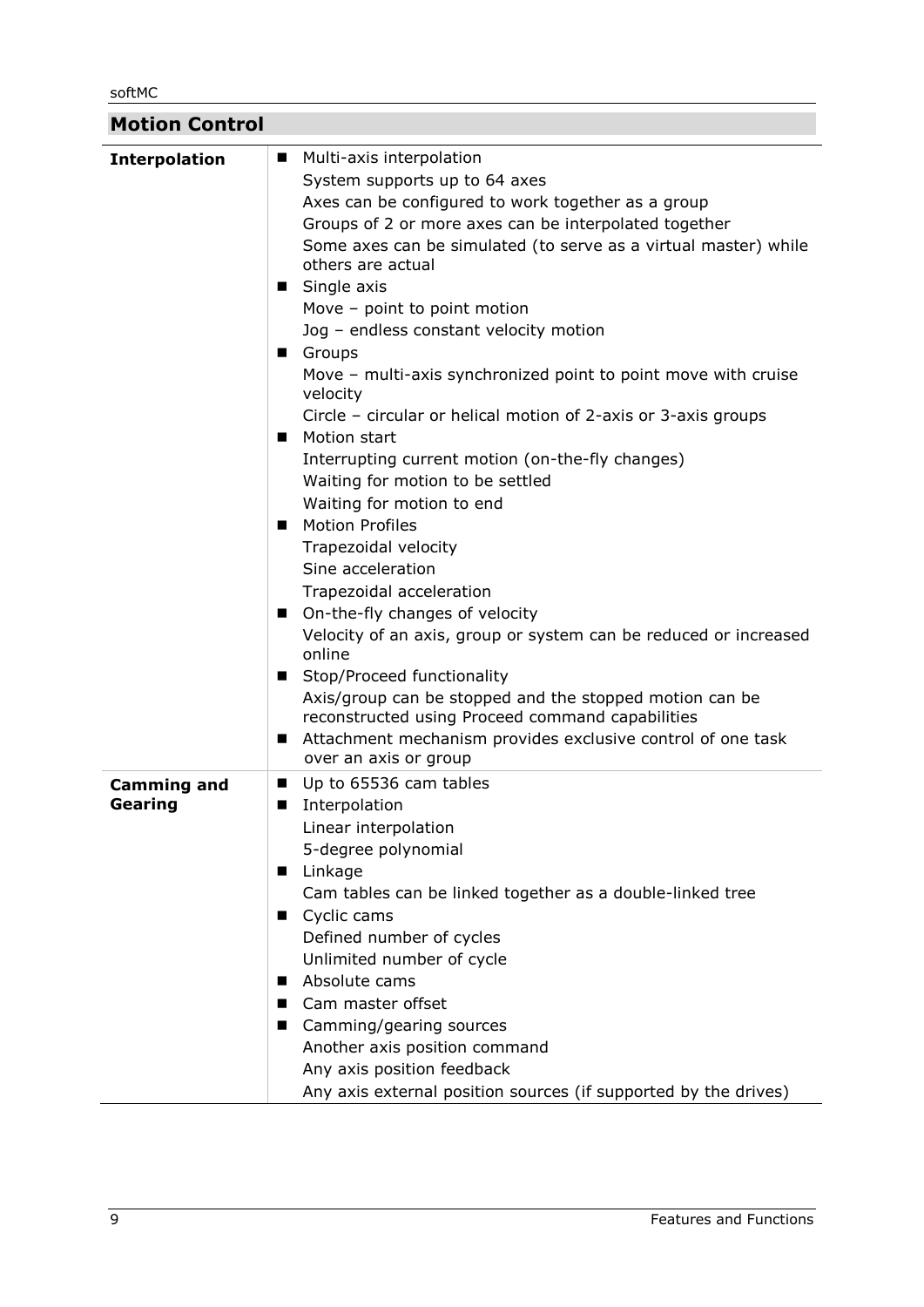| <b>Flying Saw</b>   | Flying saw synchronizes a master axis with a slave axis at a<br>certain sync position.                                                                        |
|---------------------|---------------------------------------------------------------------------------------------------------------------------------------------------------------|
|                     | ■ MC-Basic programming enables engaging/disengaging of<br>camming, and setting of parameter values.                                                           |
|                     | Master axis can be real or simulated, and use external position<br>$\blacksquare$<br>encoder of the drive.                                                    |
|                     | ■ Cam table defined by an array of points using linear interpolation<br>of 5-degree polynomial.                                                               |
|                     | ■ Cyclic or one-pass tables.                                                                                                                                  |
|                     | ■ Translation of the camming curve using master and slave offset<br>parameters.                                                                               |
|                     | ■ Cam tables can be switched and exchanged online.                                                                                                            |
| <b>User Units</b>   | User definable units<br>■                                                                                                                                     |
|                     | Position, velocity, acceleration and jerk units are accessible by<br>the user and can be defined in different ways (e.g., position,<br>degree, velocity, rpm) |
| <b>Coupling</b>     | ■ Simple kinematics                                                                                                                                           |
|                     | A group axis can be used via coupling matrix that defines joints.                                                                                             |
|                     | Joints are virtual axes that represent a linear combination of two<br>or more real axes.                                                                      |
|                     | Useful in mechanical coupling or orthogonal correction of XY<br>tables.                                                                                       |
| <b>Compensation</b> | Supports extreme accuracy requirements<br>$\blacksquare$                                                                                                      |
|                     | Up to 65536 different compensation tables                                                                                                                     |
|                     | 1, 2 or 3 dimensional                                                                                                                                         |
|                     | Linear, bilinear interpolation between the points                                                                                                             |
|                     | Loadable from binary files                                                                                                                                    |
|                     | Compensation tables can be added to each other (superposition)                                                                                                |
|                     | Compensation setups                                                                                                                                           |
|                     | One-to-one                                                                                                                                                    |
|                     | Cross axis compensation                                                                                                                                       |
|                     | 3D-3D compensation                                                                                                                                            |
|                     | Variable backlash                                                                                                                                             |
|                     | Direction dependent compensation tables                                                                                                                       |
|                     | <b>Backlash compensation</b>                                                                                                                                  |
|                     | Adding constant backlash compensation value depending of the<br>axis movement direction                                                                       |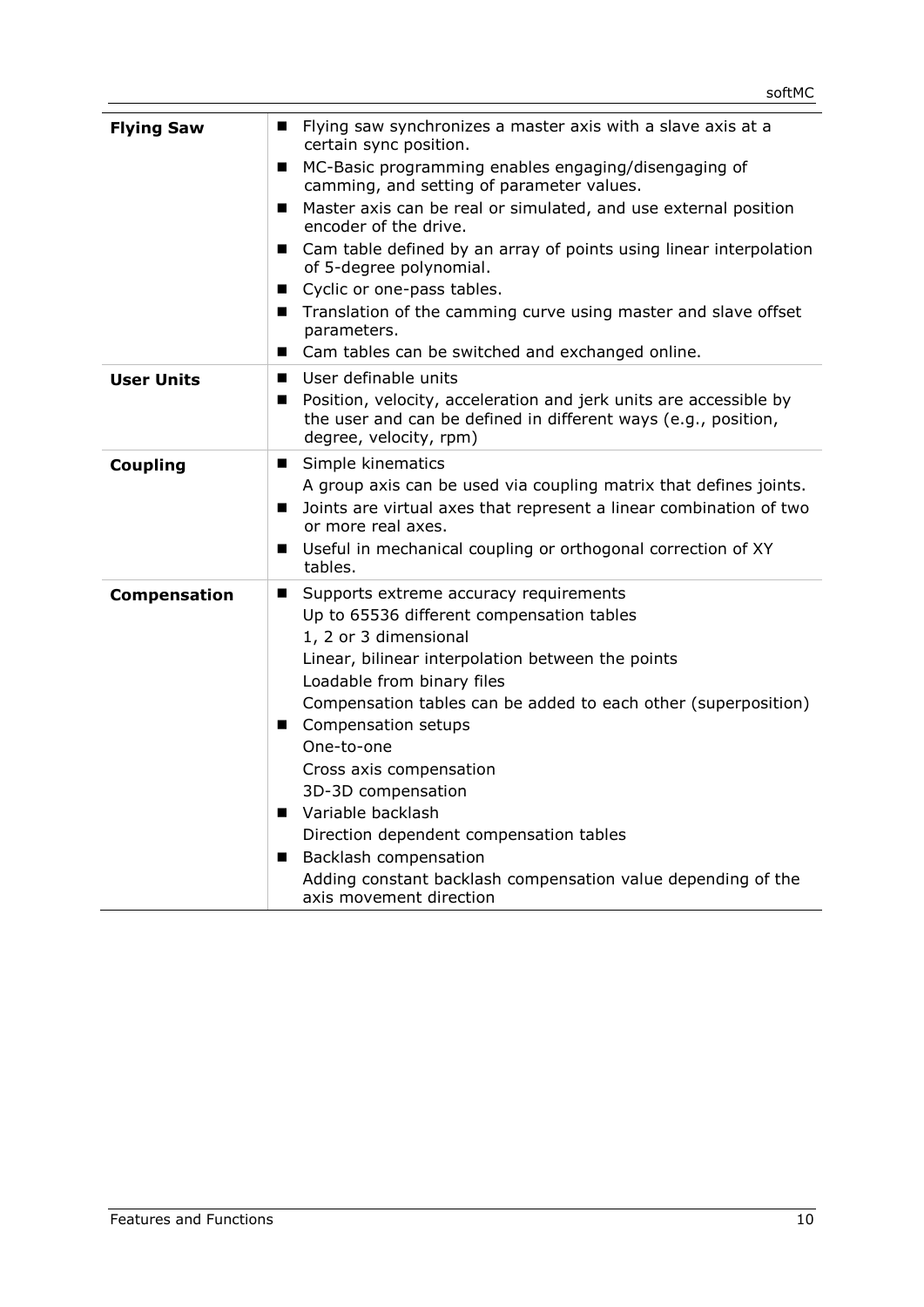| Programmable<br><b>Limit Switches</b> | Defined as data types<br>Enable language manipulation as any other system variables |
|---------------------------------------|-------------------------------------------------------------------------------------|
|                                       | Different sources<br>$\blacksquare$                                                 |
|                                       | Can be triggered on position command or position feedback                           |
|                                       | <b>Extensive features</b><br>■                                                      |
|                                       | Repetition                                                                          |
|                                       | Hysteresis                                                                          |
|                                       | Polarity                                                                            |
|                                       | Delayed action                                                                      |
|                                       | ■ Connectivity                                                                      |
|                                       | Works on any digital output defined in the system                                   |
|                                       | Fast PLS                                                                            |
|                                       | Microsecond accuracy using interpolated ( $2nd$ degree) trigger<br>position         |
|                                       | ■ Path PLSs                                                                         |
|                                       | 2 or 3 dimensional triggering                                                       |
| <b>Robotic Models</b>                 | Robotic models<br>п                                                                 |
|                                       | Wide range of standard and user defined robot models                                |
|                                       | Interpolation<br>■                                                                  |
|                                       | Move - joint interpolated motion                                                    |
|                                       | Moves - Cartesian straight line interpolation                                       |
|                                       | Circle - Cartesian circular or helical interpolation                                |
|                                       | Open chain models                                                                   |
|                                       | <b>SCARA</b>                                                                        |
|                                       | <b>PUMA</b>                                                                         |
|                                       | SpeedPicker<br>Parallel robots                                                      |
|                                       | <b>DELTA</b>                                                                        |
|                                       | <b>Scissor kinematics</b>                                                           |
|                                       | Inverse dynamic model<br>$\blacksquare$                                             |
|                                       | Dynamic model for torque computation                                                |
|                                       | Automatic dynamic parameter identification (e.g., mass,                             |
|                                       | inertia) of selected robot models                                                   |
|                                       | User access to all geometric parameters of every robot models                       |
|                                       | Link lengths                                                                        |
|                                       | Gear rations                                                                        |
|                                       | Coupling                                                                            |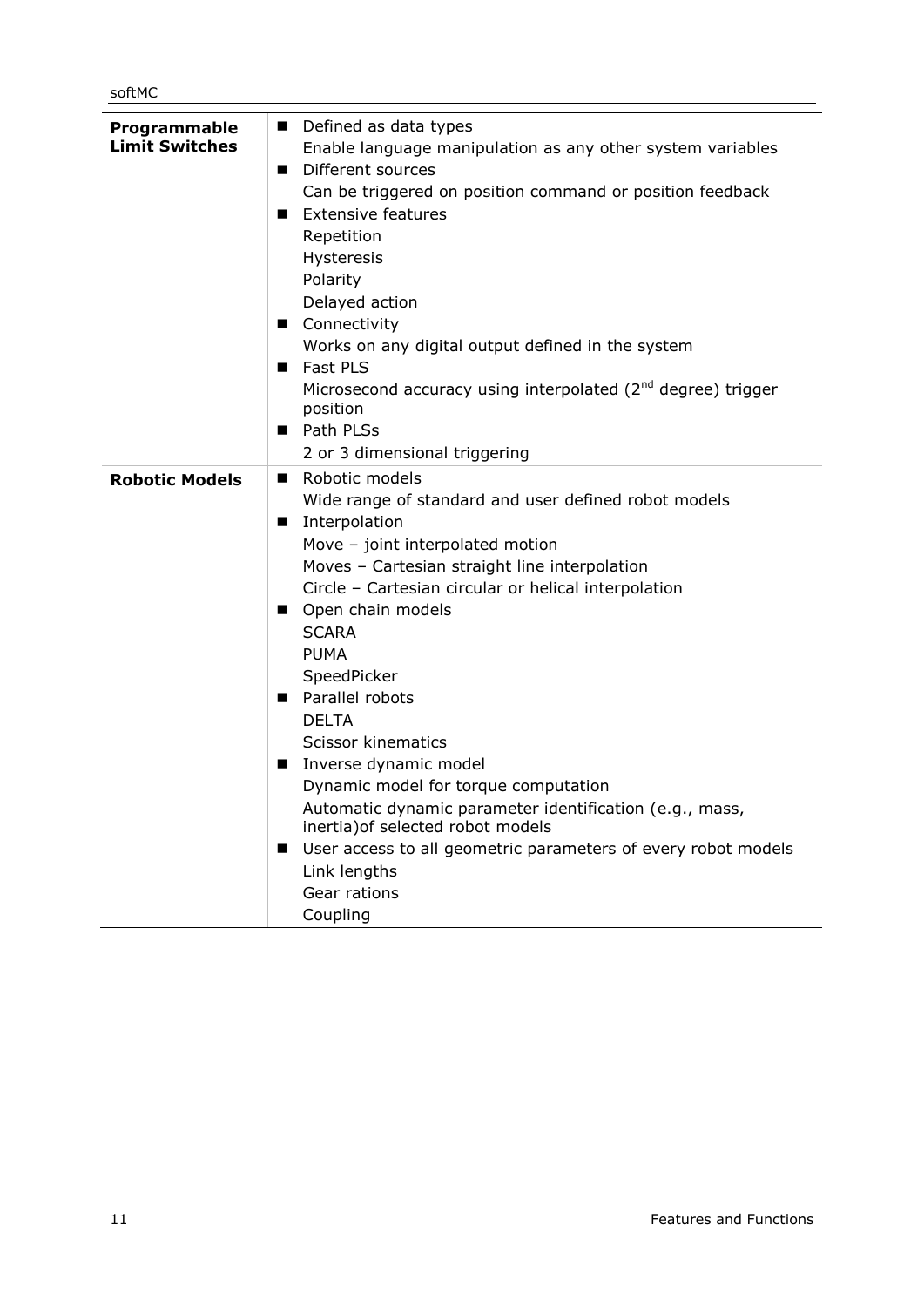| <b>Robotics</b> | <b>Motion frames:</b><br>Tool<br>Base<br>Machine base<br>Workpiece<br>■ Configuration flags<br>Lefty/Righty<br>Above/Below<br>Flip/NoFlip<br>Singularity handling<br>■ Conveyor tracking<br>Picking and placing object from a moving conveyor<br>■ Cartesian gearing<br>External axis geared proportionally to the traveled tool-point<br>path<br>■ Point data type<br>Location variables tailored for each robot model (X, Y, Z, Yaw,<br>Pitch, Roll), and manipulated by standard arithmetic operations<br>$(+ - *')$ and compound operator (matrix multiplication)<br>■ MC-Basic commands for off-line manipulations:<br>ToJoint() - Inverse Kinematics<br>ToCaty() - Direct Kinematics |
|-----------------|--------------------------------------------------------------------------------------------------------------------------------------------------------------------------------------------------------------------------------------------------------------------------------------------------------------------------------------------------------------------------------------------------------------------------------------------------------------------------------------------------------------------------------------------------------------------------------------------------------------------------------------------------------------------------------------------|
| <b>Blending</b> | Continuous Path (CP)<br>Continuous velocity during blending phase with assured limits of<br>acceleration and velocity; blending starts at a specified target<br>point distance.<br>■ Super Position (SP)<br>Blending condition at a given percentage of distance from the<br>target point.<br>Advanced Interpolation (AI)<br>Taking a large number of points into account in advance.<br>Useful for implementing CNC look-ahead buffers.<br>Buffer can be streamed online or given completely in advance.<br>■ Various Advanced Interpolation (AI) methods<br>Via<br>Through<br>Smoothing                                                                                                  |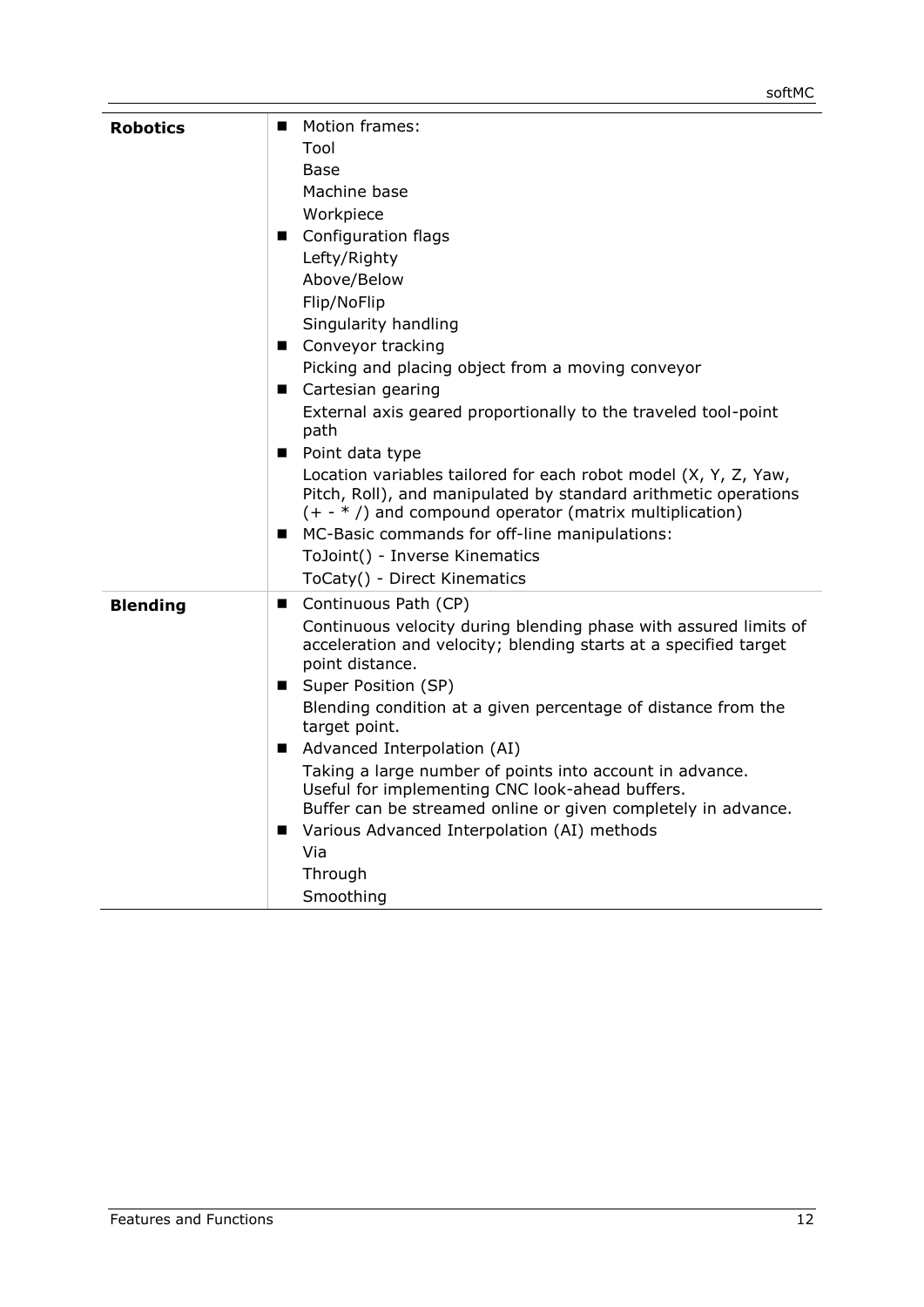| Synchronization       | Synchronizing different axes/groups<br>$\blacksquare$<br>Motion starts and finishes at same time<br>Moving frame data object<br>п<br>For synchronization of different robots (master-slave)<br>Various kinematic models of moving frames:<br>п<br>Linear<br>Rotary<br>Different robot<br>Conveyor tracking<br>Picking and placing objects from a moving linear or rotary<br>platform<br>Working window defined by upstream and downstream master<br>points<br>Triggered by the captured position entering working window |
|-----------------------|--------------------------------------------------------------------------------------------------------------------------------------------------------------------------------------------------------------------------------------------------------------------------------------------------------------------------------------------------------------------------------------------------------------------------------------------------------------------------------------------------------------------------|
| <b>Dynamic Models</b> | Model identification<br>Automatic identification of model parameters, including mass,<br>inertia, and coefficients of viscous and Columbus friction<br>Torque injection<br>Improving control behavior and reducing settling time<br>Collision detection<br>Monitoring torque error allows reaction to collision much earlier<br>than when using position error                                                                                                                                                           |

<span id="page-12-0"></span>

| <b>Diagnostics</b> |                                                                                                                                                                                                                                                                                                                                                                                                                                             |
|--------------------|---------------------------------------------------------------------------------------------------------------------------------------------------------------------------------------------------------------------------------------------------------------------------------------------------------------------------------------------------------------------------------------------------------------------------------------------|
| <b>Simulation</b>  | ■ Individual axis simulation<br>Each axis can be individually switched from real to simulated mode<br>without losing any performance as compared to a real axis.<br>■ Complete system simulation<br>The entire softMC system can be run in a simulated environment<br>(Virtual Box) on your laptop.                                                                                                                                         |
| <b>Recording</b>   | ■ Realtime recording<br>Any numerical expression, even complex motion properties and<br>system variables, can be recorded in realtime; e.g., at every<br>motion bus sample.<br>■ Record Viewer<br>Record files can be retrieved from the softMC and analyzed (zoom,<br>derivation, scale, 2D plots) as part of standard ControlStudio<br>functionality<br>Online plotting<br>. .<br>Changes in variables can be observed online in realtime |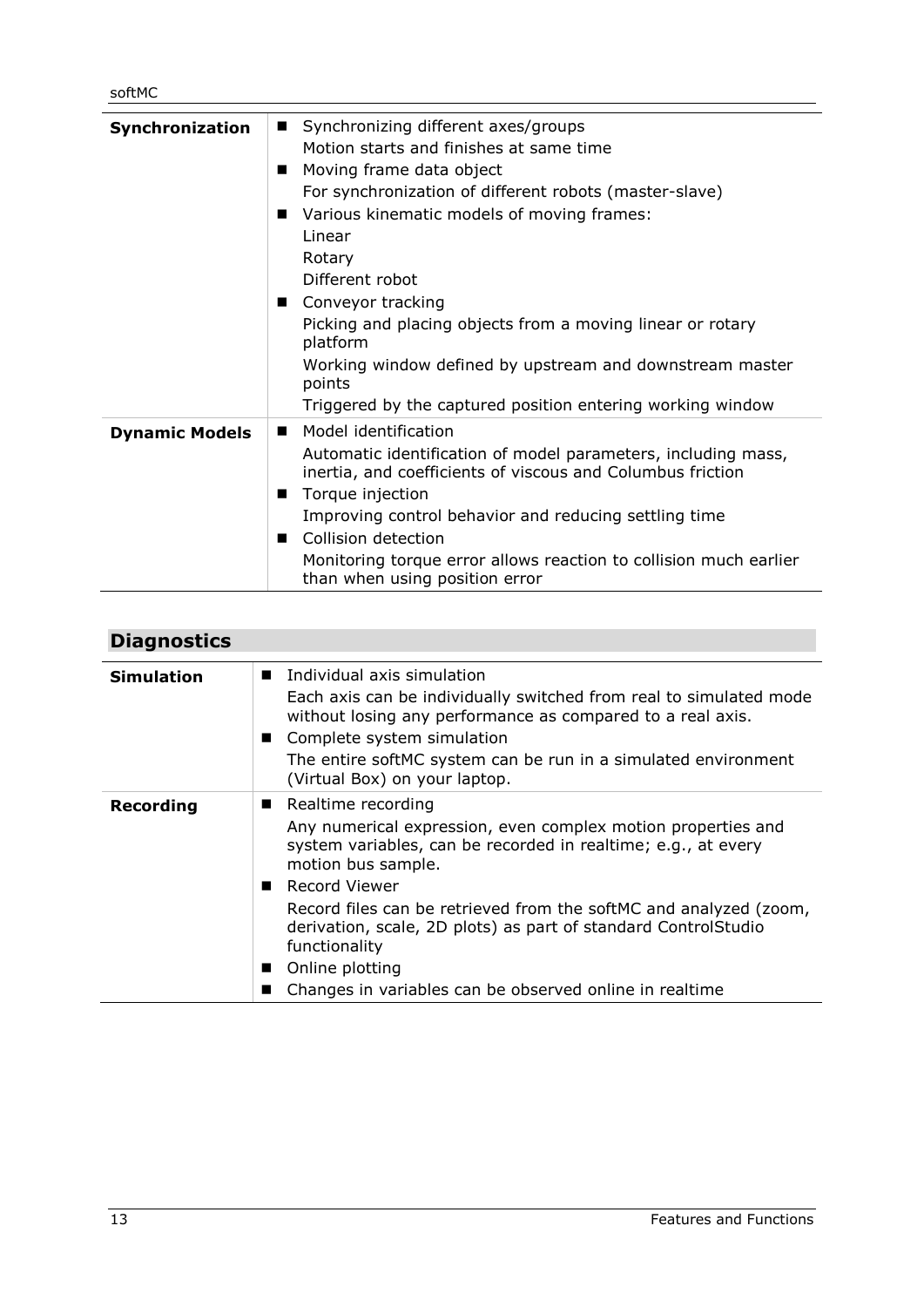| <b>Debugging</b> | Watch window                                               |
|------------------|------------------------------------------------------------|
|                  | Querying of local (task) variables in Terminal window      |
|                  | Querying of global variables in Terminal window            |
|                  | Task debugging<br>$\blacksquare$                           |
|                  | StepIn function                                            |
|                  | StepOut function                                           |
|                  | <b>Breakpoints</b>                                         |
|                  | <b>Task Manger</b>                                         |
|                  | Showing state, priority, and execution line of every task. |

<span id="page-13-0"></span>

| <b>Motion Bus</b> |                                                                                                                                                                                                                                                                                                                                                                                                                                                                                                                                                                                                                                                                                                                                                                                                                                                                                                                                                                                                                                                                                                                                                                                                                                                                                                                                                                                                                                                 |
|-------------------|-------------------------------------------------------------------------------------------------------------------------------------------------------------------------------------------------------------------------------------------------------------------------------------------------------------------------------------------------------------------------------------------------------------------------------------------------------------------------------------------------------------------------------------------------------------------------------------------------------------------------------------------------------------------------------------------------------------------------------------------------------------------------------------------------------------------------------------------------------------------------------------------------------------------------------------------------------------------------------------------------------------------------------------------------------------------------------------------------------------------------------------------------------------------------------------------------------------------------------------------------------------------------------------------------------------------------------------------------------------------------------------------------------------------------------------------------|
| <b>EtherCAT</b>   | The EtherCAT interface system is a fast, vendor-independent,<br>Ethernet-based, realtime open network for servo and I/O<br>communications that works with CANopen over EtherCAT (CoE)<br>servo drives and I/O devices.<br>RJ45 Ethernet cables are plugged directly into the Ethernet port<br>on the PC, and servo drives are connected in a simple, single-<br>line daisy-chain; no hardware is required.<br>Up to 64 servo drives (plus additional I/O stations) can be<br>$\blacksquare$<br>integrated in one network.<br>The EtherCAT interface system is fast, with an interpolation rate<br>$\blacksquare$<br>as fast as (Cycle time)<br>softMC 3 (ARM Cortex A9):<br>2ms, 4ms, 8ms<br>softMC 702 (PC Atom):<br>1ms, 2ms, 4ms, 8ms<br>softMC 705 (PC CORE i5) 0.5ms, 1ms, 2ms, 4ms, 8ms<br>Note: interpolated rate depend on number of axis, profile type<br>PDO setting and can be measured by CPU real time load which<br>should not exceed 50%<br>Simplified configuration and standard cabling, and elimination of<br>$\mathbf{r}$<br>adapter cards, switches and hubs.<br>Economical system, in terms of both initial investment and<br>maintenance costs.<br>EtherCAT: CoE/FoE/EoE, distributed clock.<br>$\blacksquare$<br>This interface system is based on 100 Mbps Ethernet.<br>Major EtherCAT functions: CoE, FoE, DC Sync, Line/Star/Ring<br>Topologies, Hot Connect, Network Management API to monitor<br>and control slaves |
| <b>CANopen</b>    | <b>E</b> CiA 301: CANopen Application Layer and Communication Profile<br><b>CiA 305:</b> CANopen Layer Setting Services (LSS) and Protocols<br>IEC 61800-7-1: Interface Definition; (previously CiA 402-1:<br>■<br><b>General Definitions)</b><br>IEC 61800-7-201: Profile Type 1 (CiA 402); (previously CiA<br>■<br>402-2: Operation Modes and Application Data)<br>IEC 61800-7-301: Mapping of Profile Type 1; (previously CiA<br>402-3: PDO Mapping)                                                                                                                                                                                                                                                                                                                                                                                                                                                                                                                                                                                                                                                                                                                                                                                                                                                                                                                                                                                         |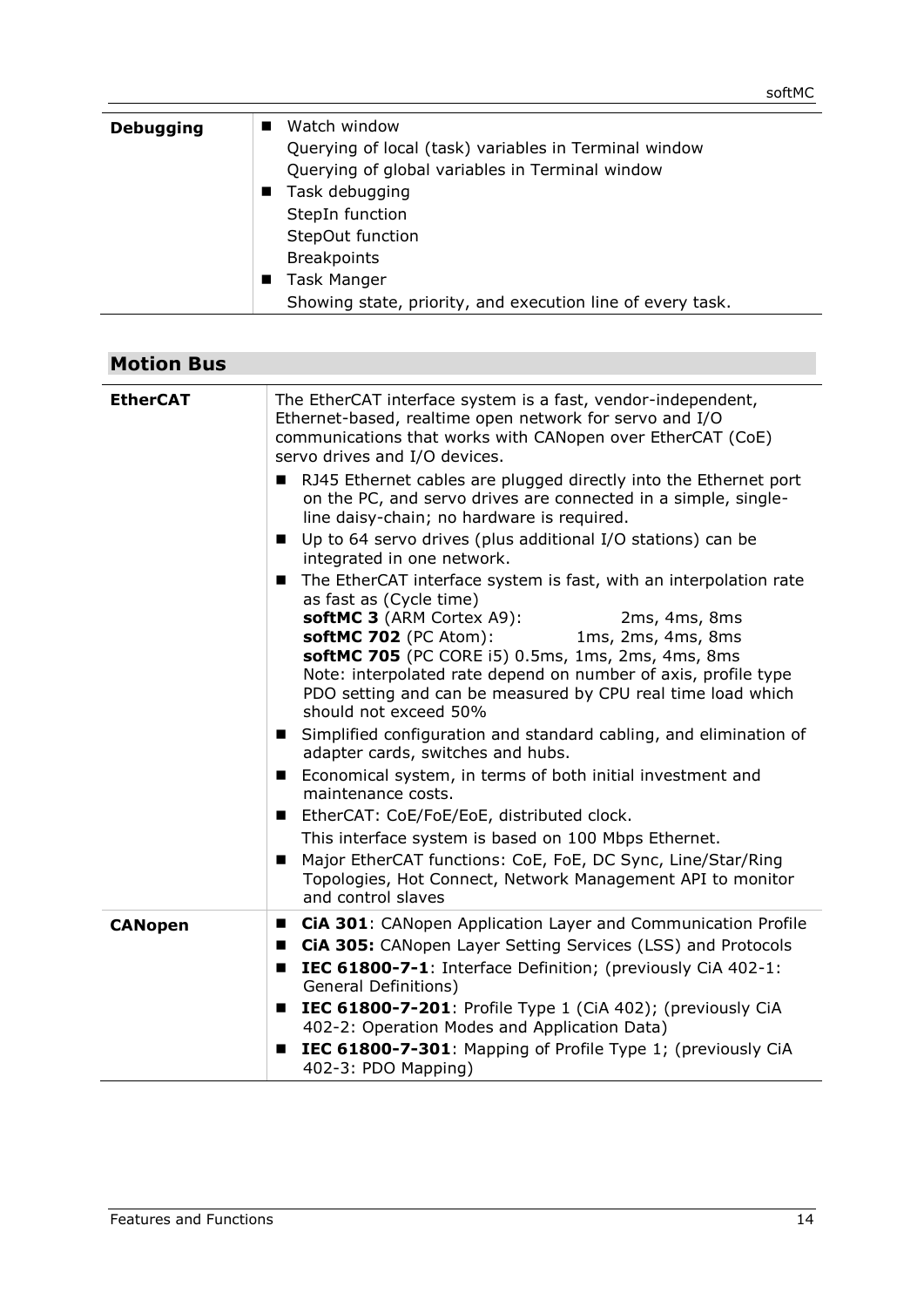<span id="page-14-0"></span>

| <b>Connectivity</b>         |                                                                                                                                                                                                                                                                                                                                                                                                                                                                                                                                                                                                                                                                                                                            |
|-----------------------------|----------------------------------------------------------------------------------------------------------------------------------------------------------------------------------------------------------------------------------------------------------------------------------------------------------------------------------------------------------------------------------------------------------------------------------------------------------------------------------------------------------------------------------------------------------------------------------------------------------------------------------------------------------------------------------------------------------------------------|
| <b>Ethernet</b><br>(TCP/IP) | ■ TCP/IP communication<br>OPENSOCKET<br>Creates a TCP/IP socket and puts socket descriptor into the<br>handle specified by the user.<br>■ ACCEPT (server)<br>Binds socket to specified port and waits for connection.<br>CONNECT (client)<br>softMC requests a connection from remote host according to IP<br>address and port.<br>PING<br>Used to verify that a remote host can be accessed; remote host<br>must support "ICMP echo request".<br><b>SET IPADDRESS</b><br>Used to set/get controller IP address.<br>UDP FastData<br>Streaming update of system state                                                                                                                                                       |
| <b>Modbus</b>               | Controllers using Modbus communicate via a master/slave<br>$\mathbf{r}$<br>relationship.<br>Message structure is a 10-bit packet consisting of:<br>Device address<br>Function code<br>8-bit data bytes<br>Error checking<br>softMC fully supports Modbus as a master or slave $-$ in TCP,<br>$\blacksquare$<br>RTU or RTU multidrop configurations.<br>Modbus slave protocol commands are built-in functions on the<br>$\blacksquare$<br>Ethernet, RS-232 and RS-485 ports. Setting the IP address for<br>Ethernet and the node address for the RTU is the only setup<br>required.<br>Master and slave operation<br>ш<br>Each communications port can be configured independently for<br>either master or slave operation. |
| <b>RS232</b>                | 3 user and1 system standard COM ports<br>ш<br>Access through standard BASIC channels using: OPEN, PRINT,<br>ш<br>INPUT, CLOSE<br>Can be extended using USB<br>ш<br>Baud rate - baud rate of the device set to a specified value.<br>Parity - enable/disable parity detection; when enabled, parity is<br>odd or even.<br>Data bits - number of data bits.<br>Stop bit - number of stop bits.<br>a se<br>Xonoff - sets raw mode or $\triangle S/\triangle Q$ flow control protocol mode<br>ш<br>(optional parameter disabled by default).                                                                                                                                                                                   |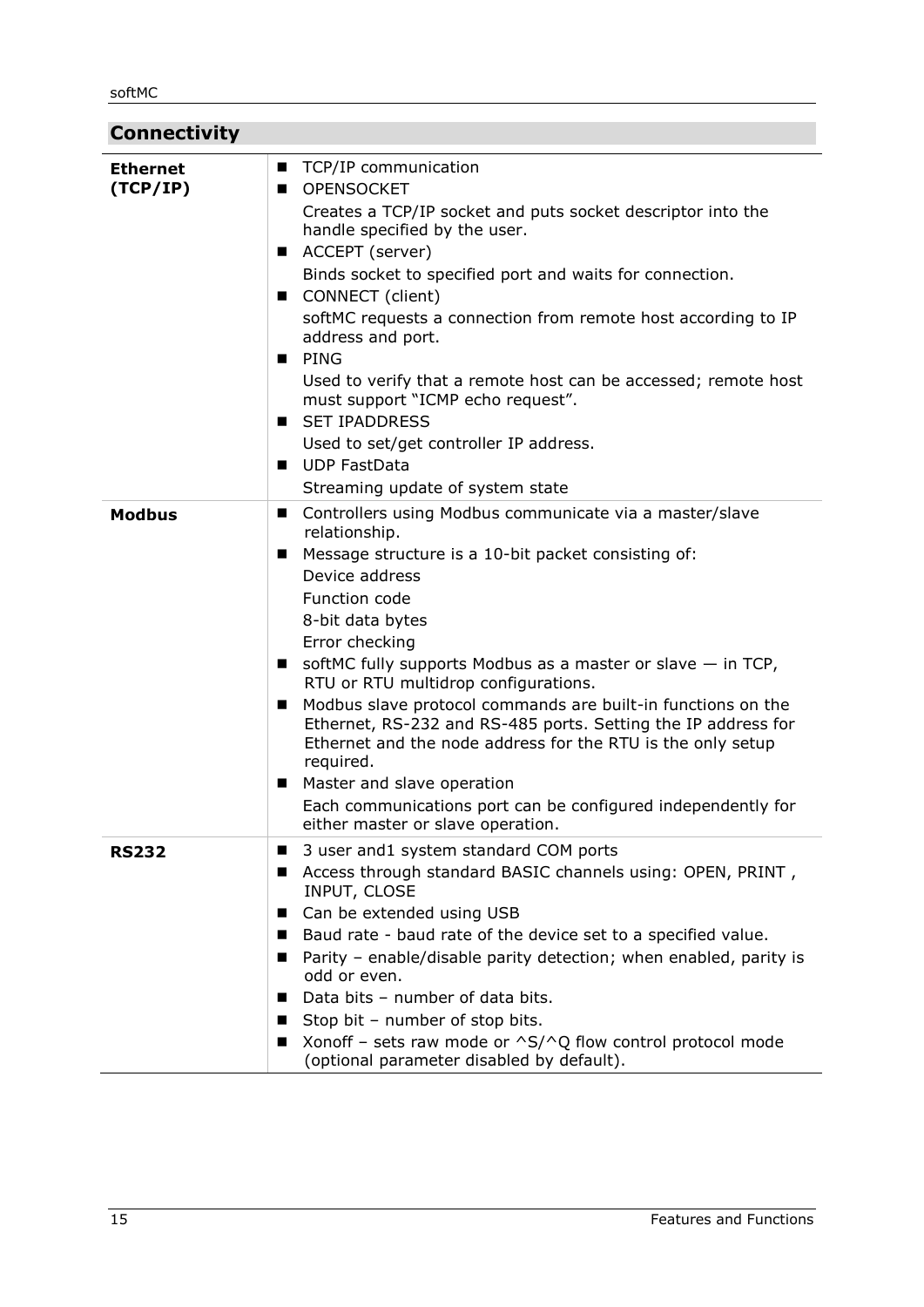| <b>File System</b> | ■ Full set of BASIC file commands                       |
|--------------------|---------------------------------------------------------|
|                    | ■ Both binary and text files                            |
|                    | Accessible from all user tasks                          |
|                    | ■ OPEN command (read/write binary/text)                 |
|                    | ■ PRINT command for standard write (strings or numeric) |
|                    | INPUT for reading file                                  |
|                    | ■ TELL/SEEK for fast access                             |
|                    | Access to both Flash disk and RAM disk                  |